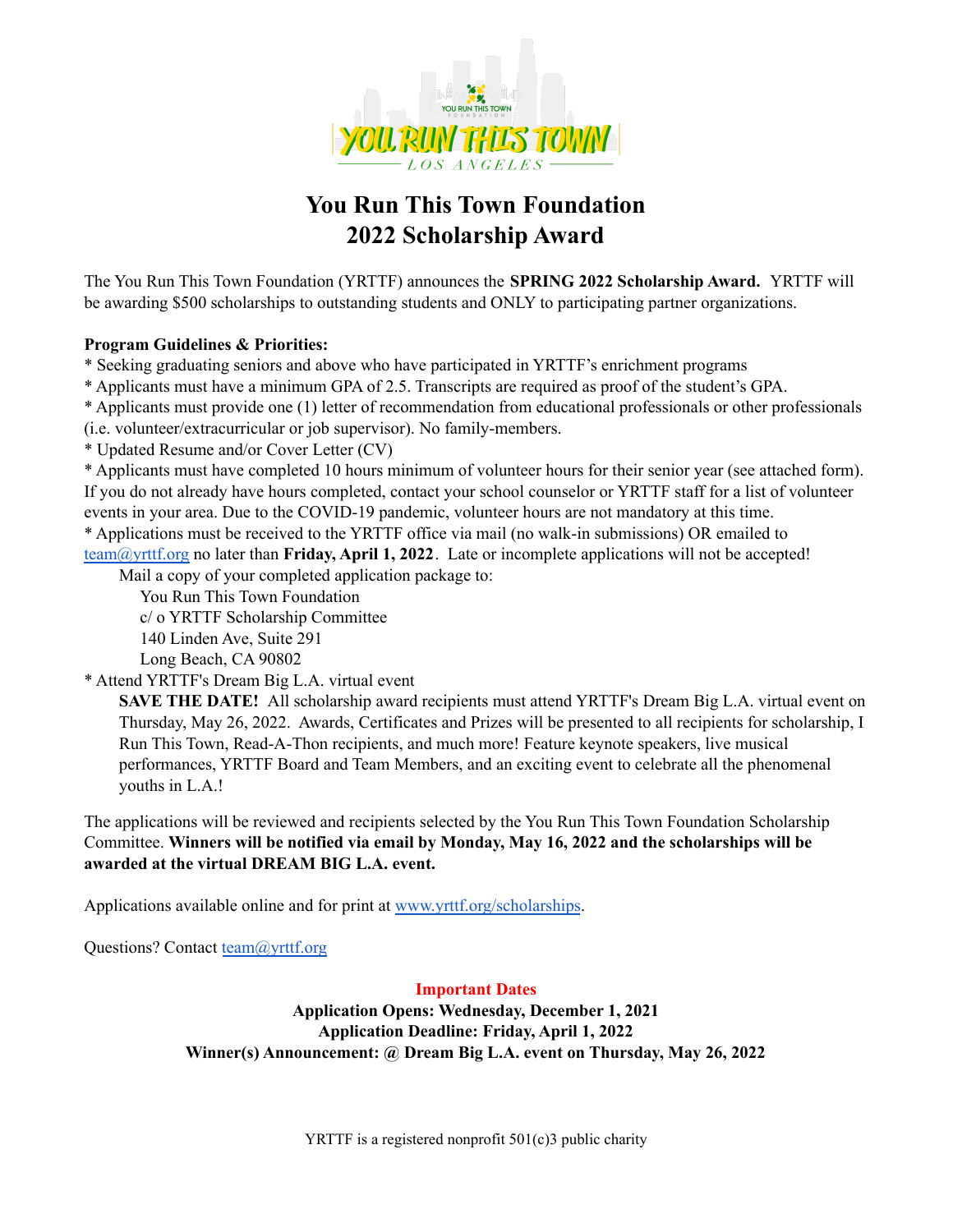

# **SCHOLARSHIP APPLICATION 2022**

| Please type your answers. Use additional piece of paper if necessary |                                                                                                                                                                                                                                                                                                                                                                                                                                                        |                             |                           |  |  |  |
|----------------------------------------------------------------------|--------------------------------------------------------------------------------------------------------------------------------------------------------------------------------------------------------------------------------------------------------------------------------------------------------------------------------------------------------------------------------------------------------------------------------------------------------|-----------------------------|---------------------------|--|--|--|
| 1.                                                                   | Last Name:                                                                                                                                                                                                                                                                                                                                                                                                                                             | First Name, Middle Initial: |                           |  |  |  |
| 2.                                                                   | Mailing Address:<br>Street:                                                                                                                                                                                                                                                                                                                                                                                                                            |                             |                           |  |  |  |
|                                                                      |                                                                                                                                                                                                                                                                                                                                                                                                                                                        |                             |                           |  |  |  |
| 3 <sub>1</sub>                                                       | Daytime telephone number: ()                                                                                                                                                                                                                                                                                                                                                                                                                           |                             |                           |  |  |  |
|                                                                      | Email address:                                                                                                                                                                                                                                                                                                                                                                                                                                         |                             |                           |  |  |  |
| 4.                                                                   |                                                                                                                                                                                                                                                                                                                                                                                                                                                        |                             |                           |  |  |  |
| 5.                                                                   | Select partner organization you are with:<br>$\Box$ Casa Youth Shelter<br>$\Box$ CRCD / Ruth's House<br>$\Box$ Jefferson High School<br>$\Box$ LAUSD<br>$\Box$ LACOE<br>$\Box$ Learn4Life<br>□ Long Beach LGBTQ Center - Youth Services<br>$\Box$ Love Beyond Limits<br>Millikan High School<br>$\Box$ St. Anthony High School<br>$\Box$ St. Joseph Center<br>$\Box$ UCLA YSC West<br>□ USC Neighborhood Academic Initiative<br>$\Box$ Walk With Sally |                             |                           |  |  |  |
|                                                                      | Name and location of high school or college/vocational school:                                                                                                                                                                                                                                                                                                                                                                                         |                             | Number of years attended: |  |  |  |
| 6.                                                                   | Cumulative Grade Point Average (GPA):<br>Attach proof of GPA. Your most recent official school transcript required.                                                                                                                                                                                                                                                                                                                                    | (On a 4.0 scale)            |                           |  |  |  |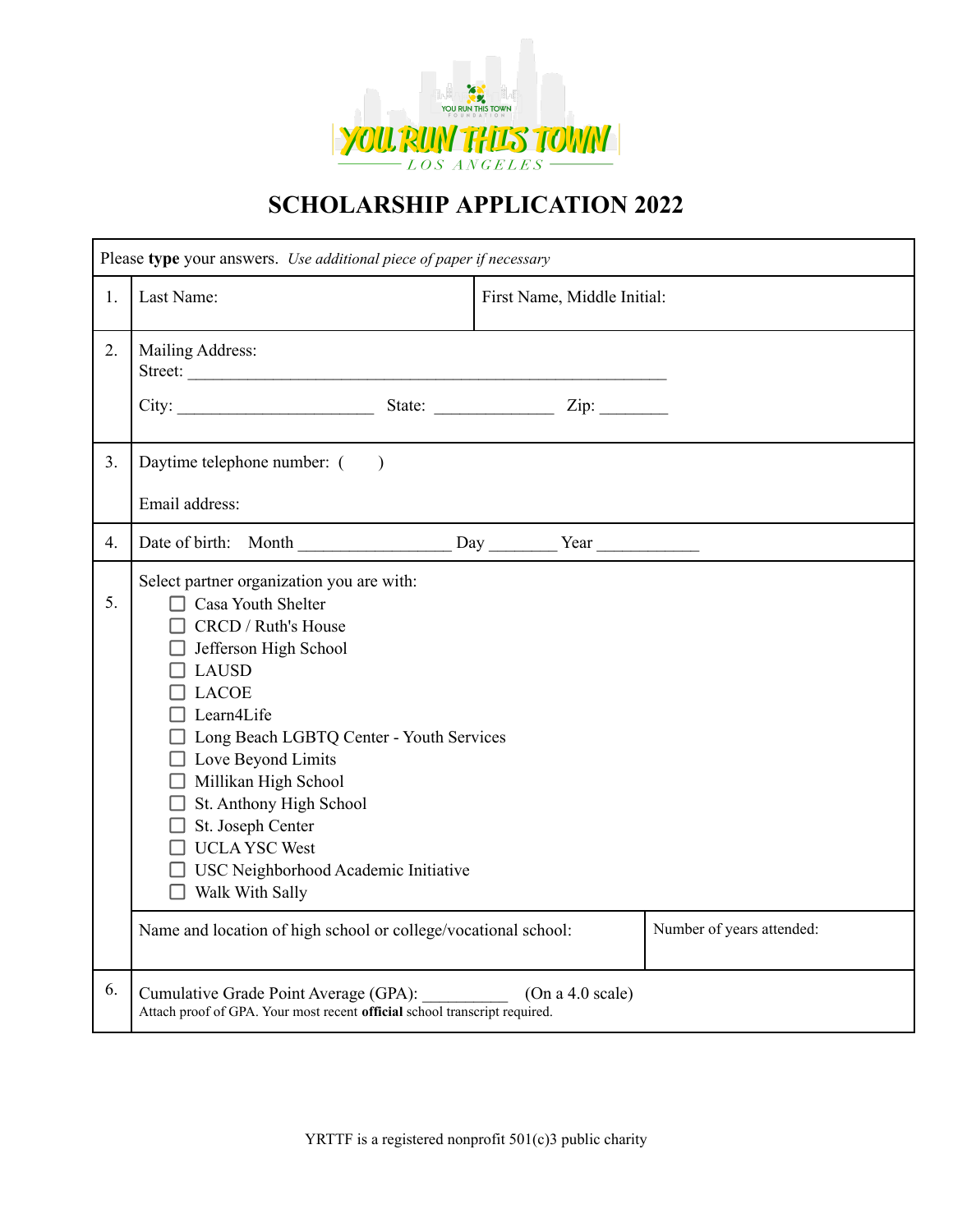

| 7.  | A. College/Vocational School preference or current as of Fall 2021:                                                                                                                                                                                                                                                                                                                                                                                                                            |  |  |  |  |  |  |
|-----|------------------------------------------------------------------------------------------------------------------------------------------------------------------------------------------------------------------------------------------------------------------------------------------------------------------------------------------------------------------------------------------------------------------------------------------------------------------------------------------------|--|--|--|--|--|--|
|     | B. If not, list your top three (3) college choices:                                                                                                                                                                                                                                                                                                                                                                                                                                            |  |  |  |  |  |  |
|     | C. If accepted, you will be entering the above-mentioned school in Fall 2022 as a:<br>$\Box$ Sophomore $\Box$ Junior<br>$\circ$ Freshman<br>$\Box$ Senior<br>D. Anticipated/Current field of study:                                                                                                                                                                                                                                                                                            |  |  |  |  |  |  |
| 8.  | Family gross annual income from 2020 Income Tax form 1040 Line #22:<br>$\circ$ < \$20, 0000<br>$\circ$ \$20,000-\$40,000<br>$\circ$ \$40, 000-\$60,000<br>$\overline{)}$ \$60,000-\$80,000<br>$\circ$ > \$80,000                                                                                                                                                                                                                                                                               |  |  |  |  |  |  |
| 9.  | Name $\&$ address of parent(s) or legal guardian(s) or self (if over 18):<br>(Include address if it is different from your own listed in Question 2.)<br>Name(s):                                                                                                                                                                                                                                                                                                                              |  |  |  |  |  |  |
|     |                                                                                                                                                                                                                                                                                                                                                                                                                                                                                                |  |  |  |  |  |  |
|     |                                                                                                                                                                                                                                                                                                                                                                                                                                                                                                |  |  |  |  |  |  |
| 10. | On a separate paper, please write an essay (500-750 words) addressing ONE of the following topics/questions:<br>1. Discuss any obstacles you have overcome and how the experience will help you succeed in college and<br>beyond.<br>2. Considering your volunteer experiences, what was it like to give back and what did you learn? How can<br>these experiences help you in the future?<br>Where do you see yourself 10 years from now? What are your goals to one day Run This Town?<br>3. |  |  |  |  |  |  |
| 11. | Attach one (1) letter of recommendation. Must be from educational professionals or other professionals (i.e.<br>volunteer/extracurricular or job supervisor, non-family member).                                                                                                                                                                                                                                                                                                               |  |  |  |  |  |  |
| 12. | Additional required attachments:<br>Updated Resume (list any academic honors, awards and membership activities) and/or Cover Letter<br>Letter(s) of Admission/Registration at College/University/Etc (if applicable)<br>List of completed Volunteer Hours w/supervisor's signature and contact info (if available)<br>Professional Photo of Applicant (to be used for winner announcements during Dream Big L.A.)                                                                              |  |  |  |  |  |  |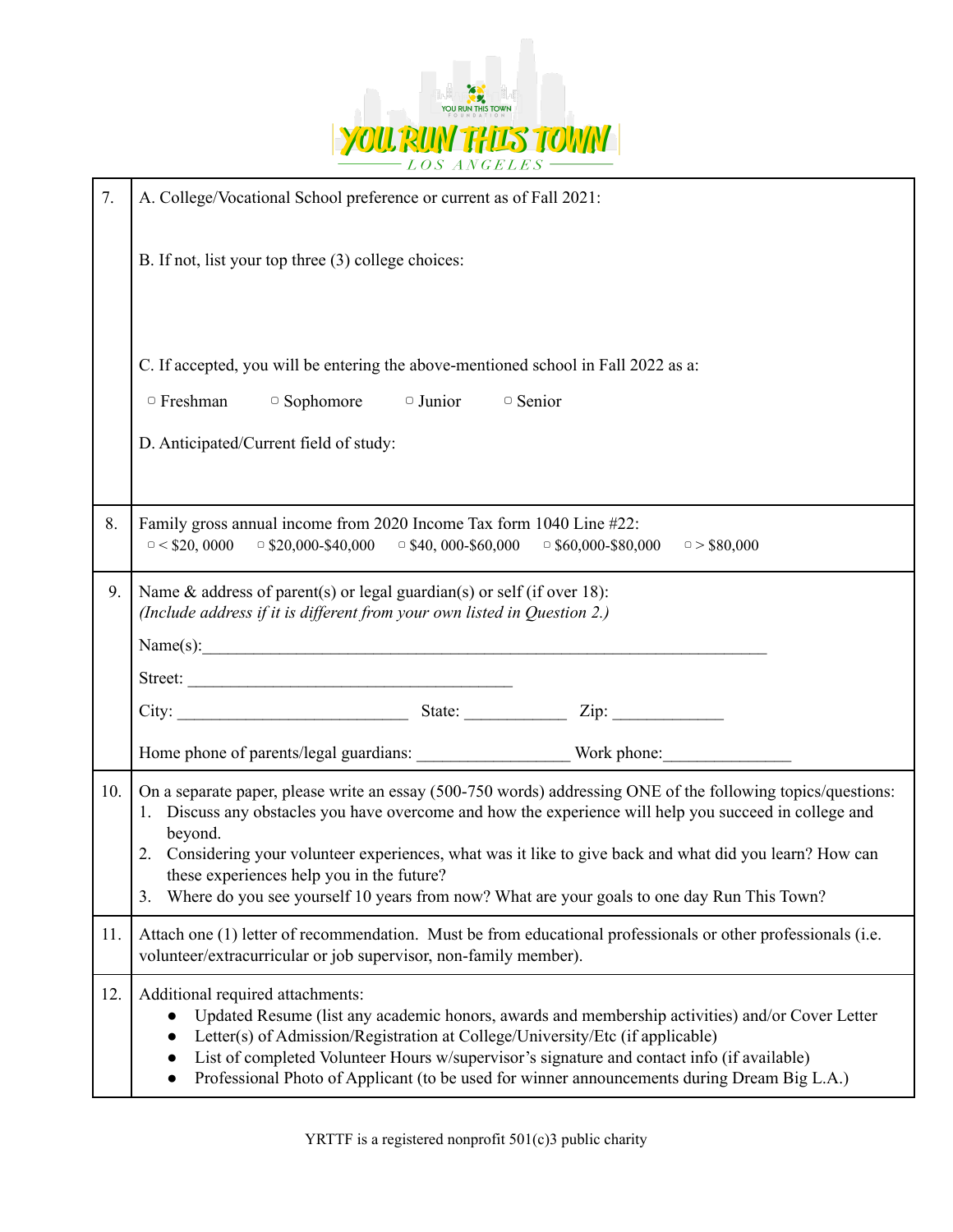

## **Completed Volunteer Hours (Minimum - 10 hours)**

(If you do not already have hours completed, contact your school counselor or YRTTF staff for a list of volunteer events in your area.)

| <b>Date</b>        | Description<br><b>Hours</b> |  | Supervisor Name &<br>Contact # | Signature |  |
|--------------------|-----------------------------|--|--------------------------------|-----------|--|
|                    |                             |  |                                |           |  |
|                    |                             |  |                                |           |  |
|                    |                             |  |                                |           |  |
|                    |                             |  |                                |           |  |
|                    |                             |  |                                |           |  |
|                    |                             |  |                                |           |  |
|                    |                             |  |                                |           |  |
|                    |                             |  |                                |           |  |
|                    |                             |  |                                |           |  |
|                    |                             |  |                                |           |  |
|                    |                             |  |                                |           |  |
|                    |                             |  |                                |           |  |
| <b>Total Hours</b> |                             |  |                                |           |  |